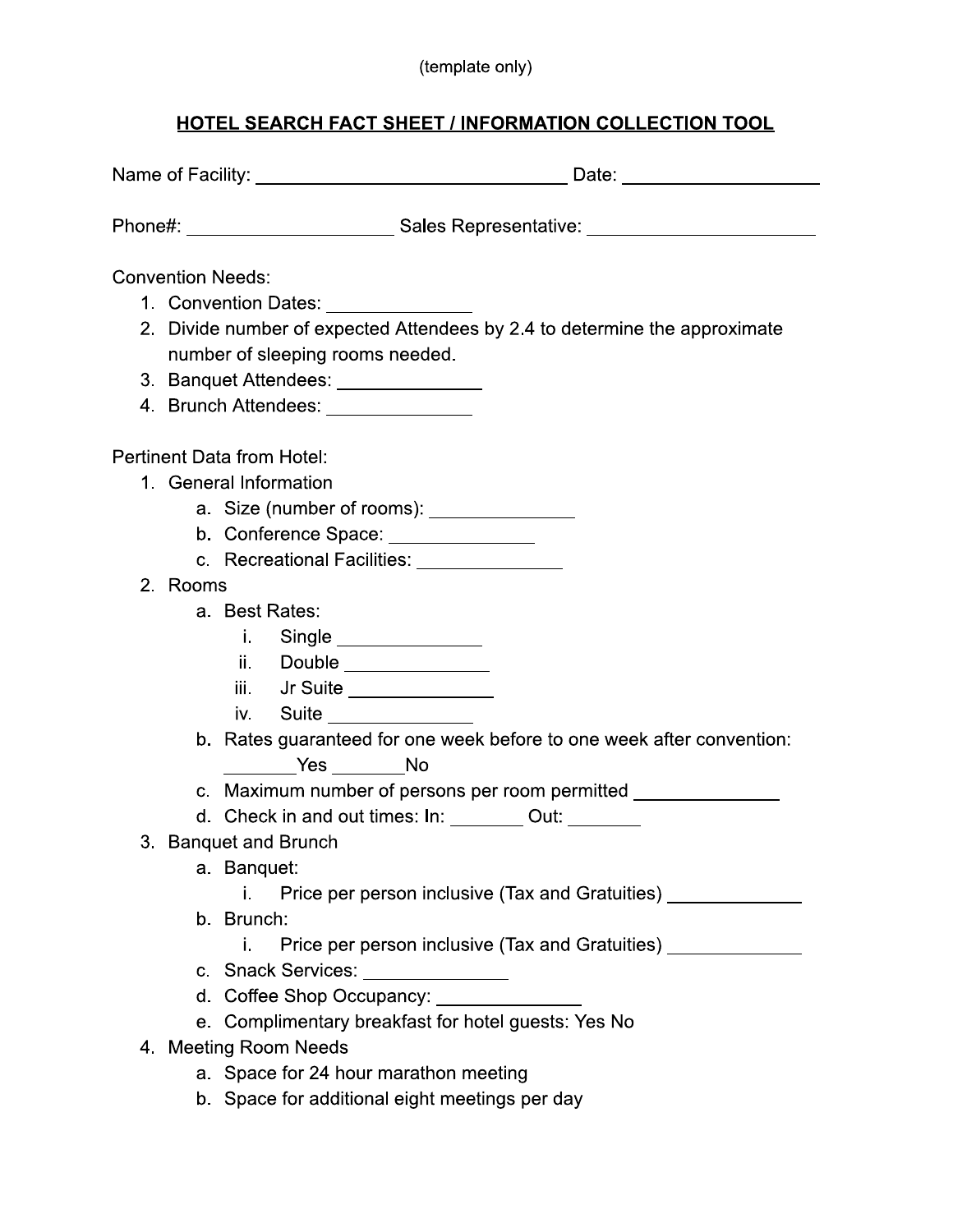- i., Friday: Registration / Welcome / Marathon meeting: Yes No
- Friday: Approximate # of hotel rooms ii.
- Saturday: Approximate # of hotel rooms iii.
- c. Complimentary (no cost) meeting space? Yes No
	- How. many registrations needed? i.
- d. Hospitality Suite? Yes No
	- How many registrations needed? i.
- e. 5. Dance Space? Yes No
	- i. To facilitate how many?
	- ii. Both Friday and Saturday nights?
	- iii. Curfew?
- f. Registration booth/room? Yes No
- 5. Miscellaneous Needs
	- a. Coffee Needs
		- Cost per person: \_\_\_\_\_\_\_\_\_\_\_\_\_\_\_\_ i.
		- ii. 24 hours a day? Yes No
		- Replenishing/Resupply Commitment: Yes No iii.
	- b. Pool Hours
		- i. Thursday--Sunday
		- Whirlpool? Yes No ii.
	- c. Parking
		- i. Valet available or required? Yes No
		- Free and adequate space available? Yes No ii.
		- **Parking Costs** iii.
	- d. Complementary/Discount Attraction Passes? Yes No
		- i. Buses and Transportation available to attractions? Yes No
	- e. Lobby Meeting Privileges? Yes No
	- f. Free Shuttle Service to/from Airport? Yes No
-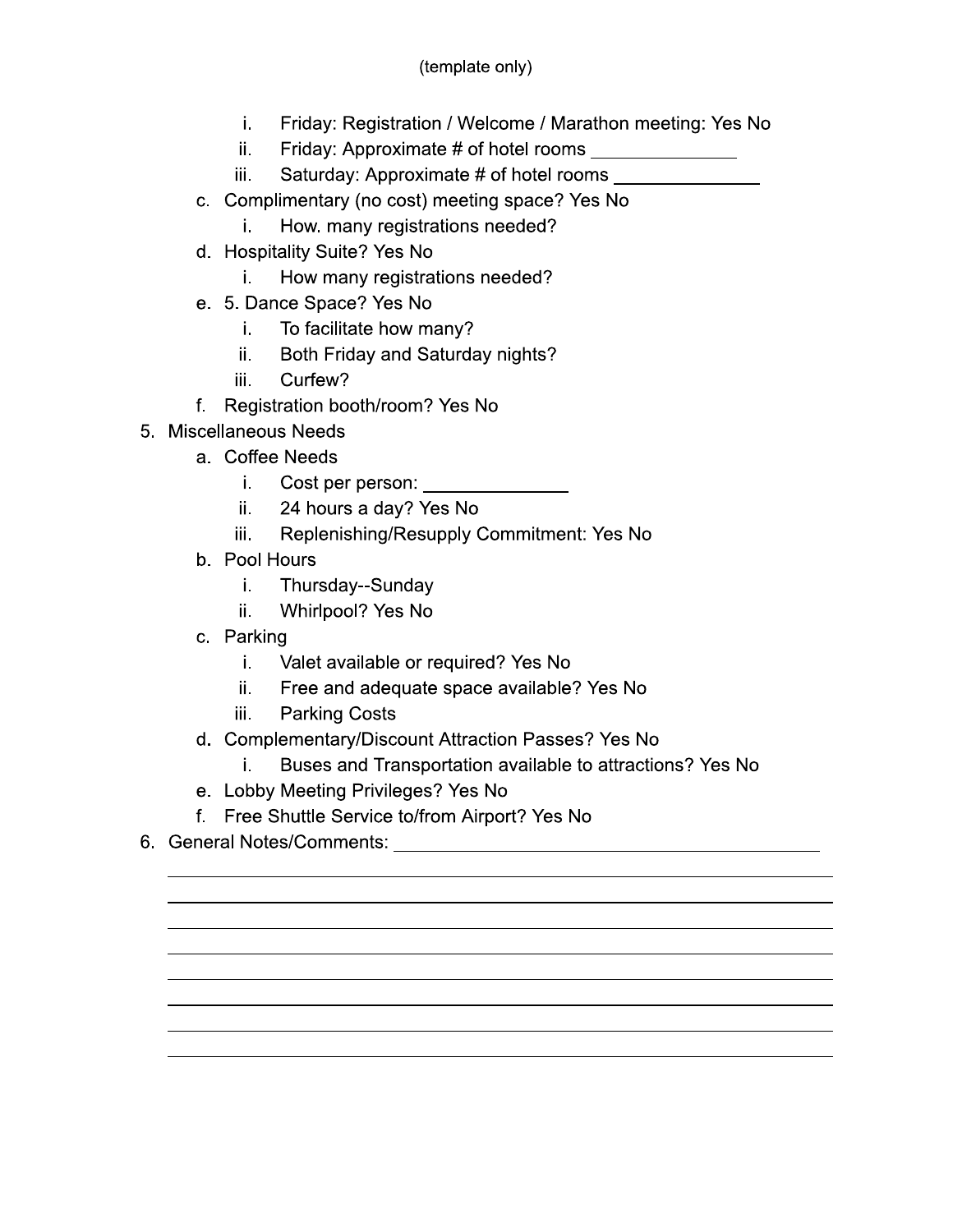(template only)

#### **ARSCNA Convention Bid Proposal Form**

**Name of Host Area** 

**Proposed Theme for Convention** 

Possible theme graphics, merchandising ideas, etc.

Proposed facility (name, address, phone, web site)

Description of location(s) (nearby highways, nearby attractions or features)

Basics of location(s) (# of rooms, types of rooms, price per room and/or per person, banquet prices, other facility charges - like coffee, taxes, etc.)

Room sizes and prices for meetings, workshops, entertainment, etc.

Special amenities offered (Pool? Restaurant? Activities for Children? Karaoke? Casino? Bar?)

Name (first and last), clean date, phone, and email of Host Committee:

| Chairperson       |  |  |
|-------------------|--|--|
| <b>Vice-Chair</b> |  |  |
| <b>Treasurer</b>  |  |  |
| <b>Secretary</b>  |  |  |
|                   |  |  |

(Be sure to attach service resumes of Chair and Vice-Chair on separate pages)